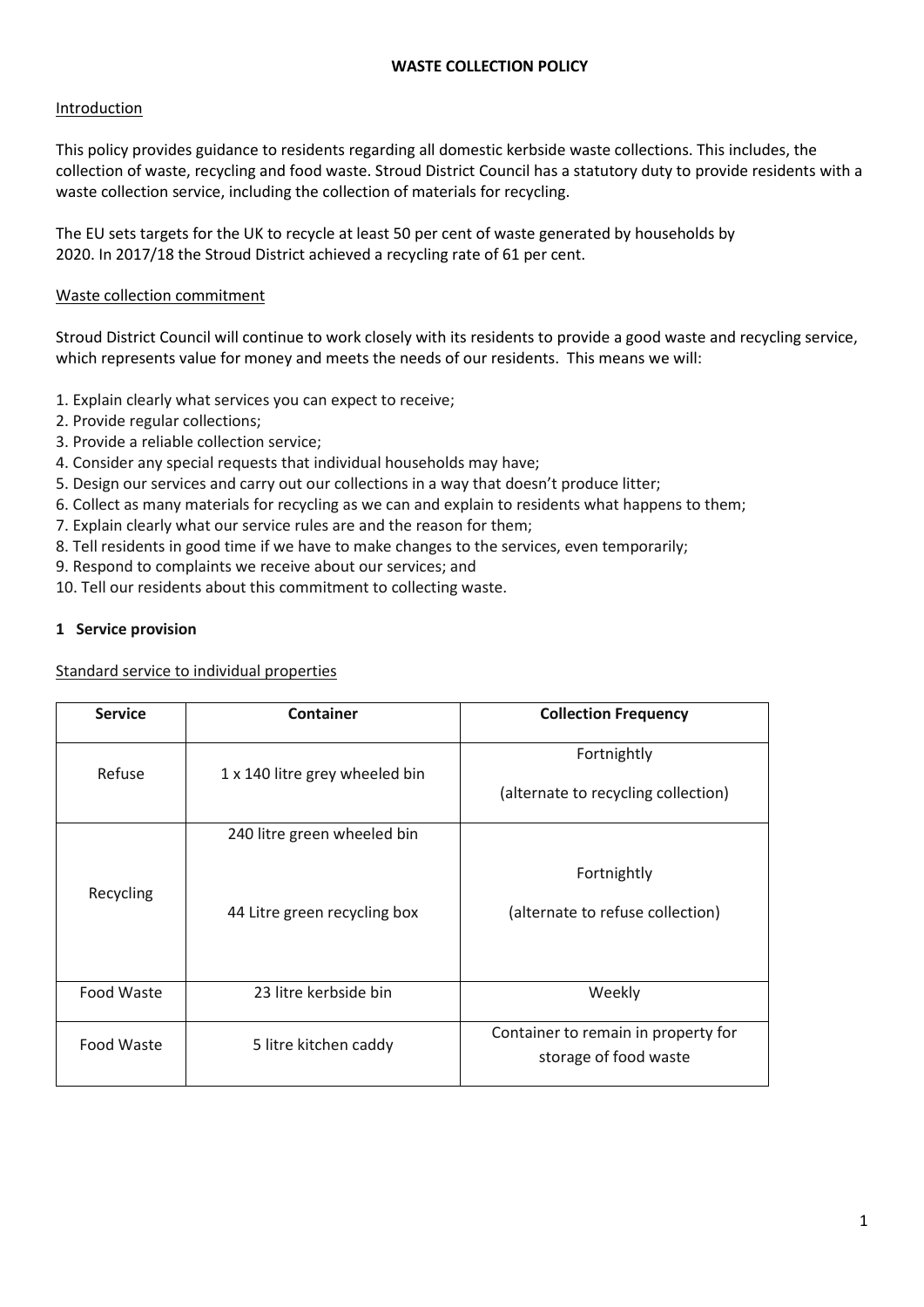Service for properties where wheeled bins cannot be introduced (This is entirely at discretion of Stroud District Council)

| <b>Service</b> | <b>Container</b>                                                          | <b>Collection Frequency</b>                                  |
|----------------|---------------------------------------------------------------------------|--------------------------------------------------------------|
| Refuse         | Annual supply of 78 x beige sacks<br>imprinted with the Council's logo    | Fortnightly<br>(alternate week to recycling collection)      |
| Dry recycling  | green sack with Council logo<br>imprinted<br>44 litre green recycling box | Fortnightly<br>(alternate week to refuse collection)         |
| Food waste     | 23 litre kerbside bin                                                     | Weekly                                                       |
| Food waste     | 5 litre kitchen caddy                                                     | Container to remain in property for<br>storage of food waste |

# Opt in chargeable services

(Full details of these service are available on our website. This policy focuses on standard waste services)

| <b>Service</b>              | Container              | <b>Service details</b>                                                                                                                                                                                                                               |
|-----------------------------|------------------------|------------------------------------------------------------------------------------------------------------------------------------------------------------------------------------------------------------------------------------------------------|
| Garden waste                | 180 litre<br>brown bin | Fortnightly collections. To find out more about the cost of the<br>service and whether you are eligible, please see<br>https://www.stroud.gov.uk/environment/bins-rubbish-and-<br>recycling/garden-waste-collection-service                          |
| <b>Bulky</b><br>collections | n/a                    | Fortnightly service. Collection days dependent on location. To find<br>out more about the cost of the service and collection dates, please<br>see https://www.stroud.gov.uk/environment/bins-rubbish-<br>andrecycling/bulky-waste-collection-service |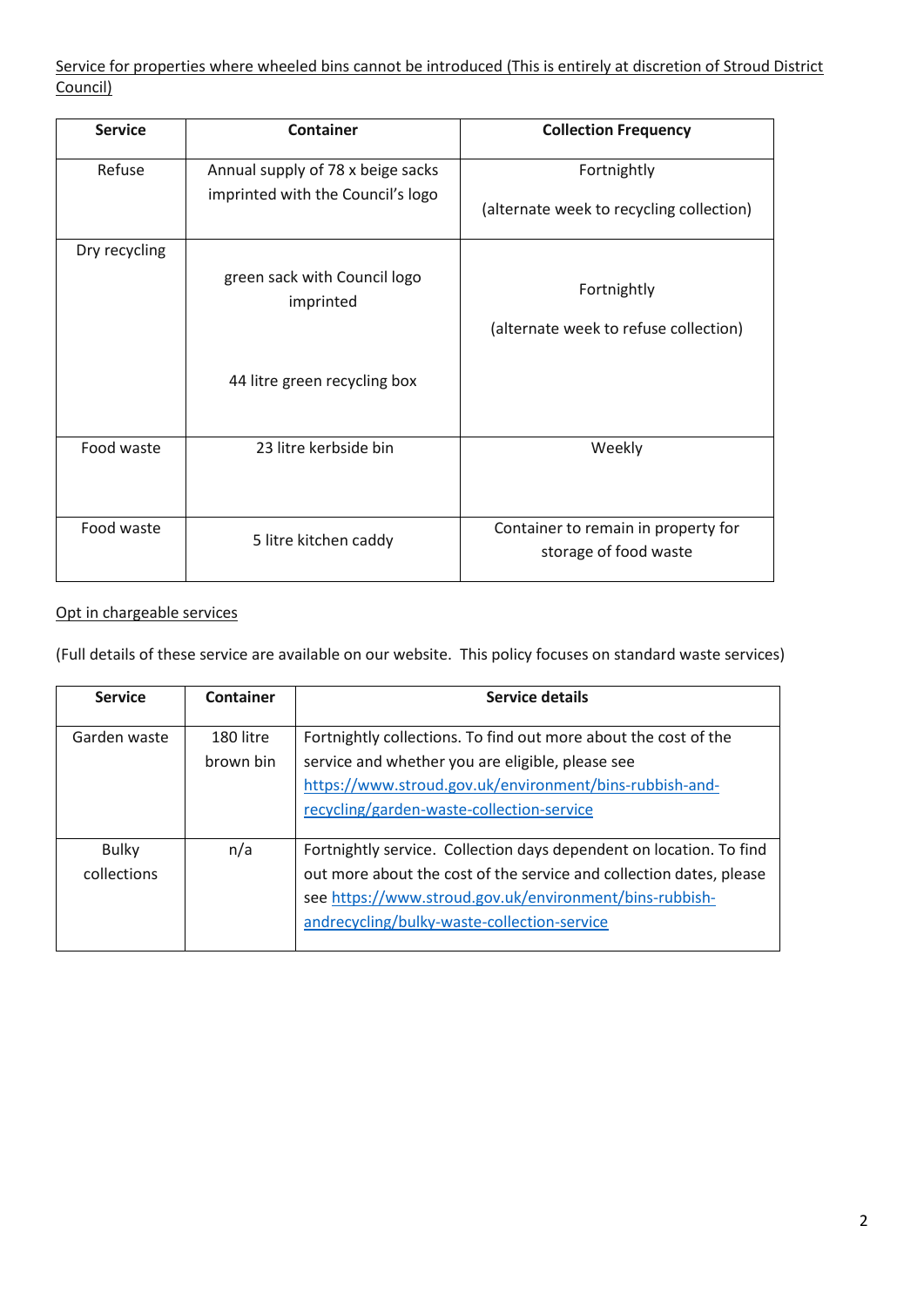### **2 Waste containers**

| <b>Service</b> | <b>Container</b>                                                                                                                                 | Acceptable                                                                                                                                                                                                                                                                                                                                                                                                                                                                                                                          | Not accepted                                                                                                                                                                                                                                                                                                                                                                                                                                                                                           |
|----------------|--------------------------------------------------------------------------------------------------------------------------------------------------|-------------------------------------------------------------------------------------------------------------------------------------------------------------------------------------------------------------------------------------------------------------------------------------------------------------------------------------------------------------------------------------------------------------------------------------------------------------------------------------------------------------------------------------|--------------------------------------------------------------------------------------------------------------------------------------------------------------------------------------------------------------------------------------------------------------------------------------------------------------------------------------------------------------------------------------------------------------------------------------------------------------------------------------------------------|
| Refuse         | <b>NON RECYCLABLE</b><br><b>HOUSEHOLD WASTE</b><br>140 litre grey wheeled bin<br>Or<br>78 Beige refuse sacks imprinted<br>with the Councils logo | cling film and bubble<br>wrap<br>polystyrene<br>crisp packets<br>$\checkmark$<br>sanitary products<br>$\checkmark$<br>nappies<br>✓<br>pet waste (Please<br>✓<br>make sure it is bagged)<br>vacuum cleaner dust                                                                                                                                                                                                                                                                                                                      | stones, gravel, rubble,<br>×<br>builders' waste<br>garden waste, soil<br>×<br>clinical waste including<br>×<br>sharp objects, needles<br>hazardous waste, including<br>×<br>oils and chemicals<br>DIY materials, such as<br>×<br>construction waste, tiles,<br>paint tins<br>electrical goods<br>$\boldsymbol{\mathsf{x}}$<br>waste generated from<br>×<br>businesses<br>Car parts<br>×<br>Furniture items<br>×                                                                                        |
| Recycling      | <b>GLASS/PLASTICS/CANS</b><br>240 litre green wheeled bin<br>or<br>Council issued sack                                                           | Food and drink cans<br>$\checkmark$<br>Pet food cans<br>$\checkmark$<br>Foil including takeaway<br>$\checkmark$<br>trays and pie cases<br>Aerosols<br>$\checkmark$<br><b>Biscuit and sweet tins</b><br>$\checkmark$<br>$\checkmark$<br>Glass bottles<br>Glass jars<br>$\checkmark$<br>Plastic bottles and lids<br>$\checkmark$<br>$\checkmark$<br><b>Plastic containers</b><br>including fruit and<br>vegetable punnets and<br>food trays<br>Plastic pots including<br>yoghurt pots, margarine<br>or butter tubs, ice cream<br>tubs | Scrap metal<br>×<br>Crisp packets<br>×<br>Pet food pouches<br>$\pmb{\times}$<br>Car batteries<br>$\mathsf{x}$<br>Batteries (recycle at<br>$\pmb{\times}$<br>supermarkets)<br>Glass milk bottles<br>$\boldsymbol{\mathsf{x}}$<br>×<br>Pyrex<br>Window and mirror glass<br>×<br>Light bulbs<br>$\boldsymbol{\mathsf{x}}$<br>Spectacles<br>×<br>Drinking glasses<br>×<br>Carrier bags/cling film<br>×<br>Plastic toys<br>×<br>Polystyrene<br>×<br>Large plastic items (e.g.<br>$\pmb{\times}$<br>buckets) |
| Recycling      | <b>PAPER &amp; CARDBOARD</b><br>44 litre green recycling box                                                                                     | Newspaper<br>Magazines<br>Paper and catalogues<br>Junk mail / envelopes<br>All cardboard<br>Beverage cartons<br>Cardboard boxes should be<br>flattened/reduced and placed<br>in the recycling box. Excess<br>cardboard can be left out in<br>pieces, reduced down to the<br>approximate size of the<br>recycling box. Packaging from<br>large appliances such as big<br>screen televisions etc. will not<br>be collected unless it has been                                                                                         | Wrapping paper<br>×<br>Kitchen roll<br>×<br>Plastic wrappers<br>$\mathbf x$                                                                                                                                                                                                                                                                                                                                                                                                                            |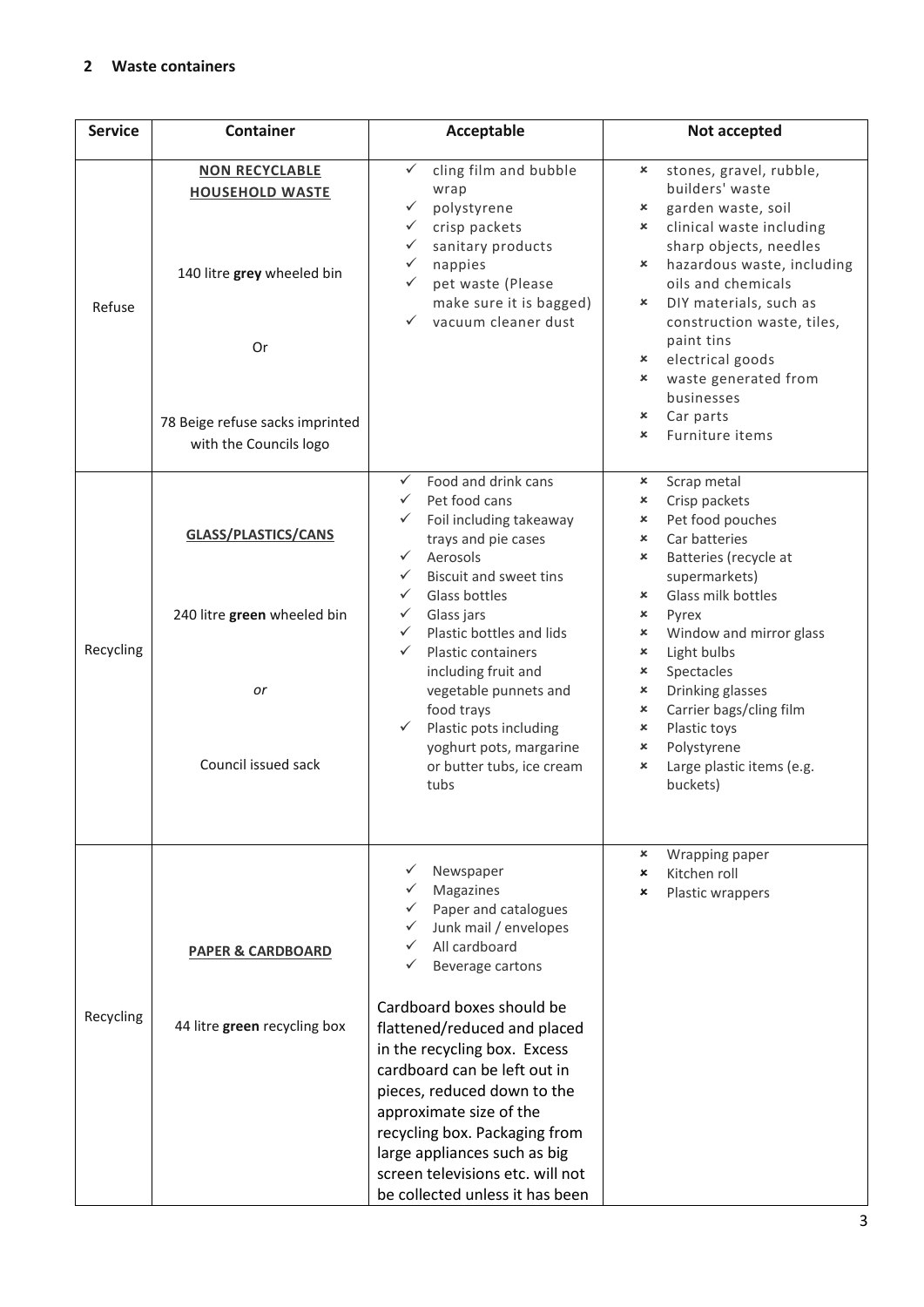|                 |                                                     | flattened/folded to the<br>approximate size of the<br>recycling box.<br>Where large cardboard has not<br>been flattened/reduced, the<br>collection crew will place a tag<br>on a recycling receptacle<br>advising residents to<br>flatten/reduce cardboard and<br>re-present on the next<br>scheduled collection. The<br>Council will not return to<br>collect reduced cardboard until<br>the next scheduled collection.                                       |                                                                                                                    |
|-----------------|-----------------------------------------------------|----------------------------------------------------------------------------------------------------------------------------------------------------------------------------------------------------------------------------------------------------------------------------------------------------------------------------------------------------------------------------------------------------------------------------------------------------------------|--------------------------------------------------------------------------------------------------------------------|
| Food<br>Waste   | <b>FOOD WASTE</b><br>23 litre silver food waste bin | All food cooked and raw<br>✓<br>Meat and fish bones<br>Pet food<br>Tea bags and coffee<br>grounds<br>During spells of cold weather,<br>food waste/garden waste can<br>occasionally become frozen in<br>the bottom of the bin. When<br>this occurs the collection crew<br>will not return to remove<br>waste that has been frozen to<br>the bin. The resident is<br>responsible for loosening the<br>frozen waste from the bin<br>prior to the next collection. | Food packaging<br>×<br>Animal waste<br>$\pmb{\times}$<br>Pet bedding (e.g. straw or<br>×<br>wood shavings) Nappies |
| Garden<br>waste | <b>GARDEN WASTE</b><br>180 litre brown wheeled bin  | Grass and hedge cuttings<br>✓<br>Cut flowers, house plants<br>and weeds<br>Tree Stumps, bark,<br>✓<br>leaves, twig, small<br>branches and pruning's<br>up to 10 cm diameter                                                                                                                                                                                                                                                                                    | $\pmb{\times}$<br>Kitchen waste<br>Pet waste<br>×<br>Large amounts of soil<br>×<br>Refuse sacks<br>×               |
|                 |                                                     | Untreated sawdust<br>✓                                                                                                                                                                                                                                                                                                                                                                                                                                         |                                                                                                                    |

## **3 Suitability for provision of wheeled bins**

Locations unsuitable for wheeled bins use will be decided by Council Officers. A wheeled bin collection service for refuse and recycling will **not** be provided where:

- There is insufficient space to store bins within the property boundary without blocking pedestrian or vehicle access and there is no reasonable rear or side access to allow off street storage of bins.
- The nature of the property makes it impractical to use wheeled bins.
- Bins would need to be wheeled through the property from storage to collection point or it would be unsafe to move the bins to a suitable collection point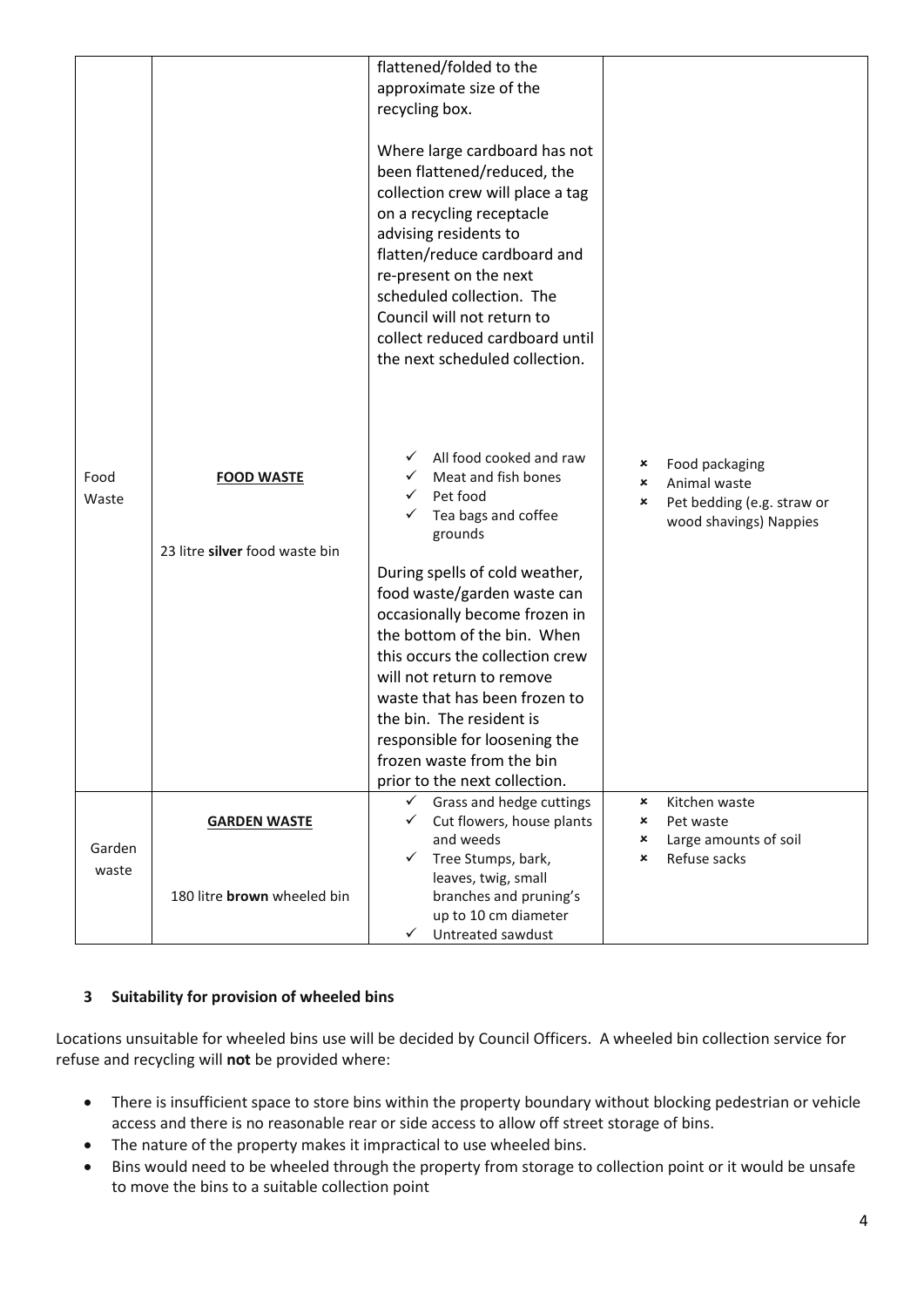- There is no suitable location to present wheeled bins for collection
- Collection vehicles equipped with a bin lift are too large to service the location
- Any other exceptional circumstances deemed appropriate by the Council

The Council reserves the right to change container type supplied to a property, if it is identified as unsuitable for the property, or presents a health and safety risk when assessed by a designated Council Officer.

Protruding hedges or greenery, or poor maintenance to paths, walls of fencing owned by the resident is not deemed as sufficient rationale to not accommodate wheeled bins.

### **4 Collection day and time**

Details of your collection days can be found by inputting your post code into the 'My house' function at <https://www.stroud.gov.uk/>or can be obtained from Customer Services (see Contact section below).

With the exception of householders who qualify for 'Assisted Collections' **(see section 11**)**,** it is the resident's responsibility to place their waste containers and sacks at the kerbside on the day of collection by 6am, as collection times will vary. Waste must not be placed out for collection any earlier than 9pm on the evening before collection.

Normally refuse and recycling collection days will take place between Tuesday and Fridays, with the exception of garden waste and bulky waste collections which take place between Monday and Friday.

Generally, refuse, recycling and food waste collections are unaffected by bank holidays due to collections taking place Tuesday to Friday. Garden waste and bulky collections continue on bank holidays. Any differences to this will be publicised.

Collections continue as normal over Easter.

Waste collections will not take place on Christmas Day, Boxing Day and New Year's Days. Residents whose waste collections fall on any of these days, will receive their collection on an alternative day.

The Council will advertise any changes to collection days during the Christmas period through a number of channels including, notices in local press, social media and via the Council website. The amended collection days will be reflected on a collection calendar, available through the 'My House' function as detailed above.

Residents are permitted to present **one** additional bag on their first refuse collection after Christmas.

### **5 Contact with the Council**

The first point of contact and resolution for all residents is handled by Customer Services. This includes all communication channels including telephone, email, face to face and social media.

Residents can email [recycling@stroud.gov.uk](mailto:recycling@stroud.gov.uk) or call 01453 754424. All service requests are handled and completed at first point of contact. Any escalations are handled by officers in Customer Services and Community Services.

If resident is still unhappy with the service they are signposted to the Council's Corporate Complaints Policy [www.stroud.gov.uk/complaints](http://www.stroud.gov.uk/complaints)

### **6 Missed collections**

The Council will only return for a missed collection when all of the following apply:

- The container was placed out before 6am on the day of collection on the scheduled day
- The correct collection point was used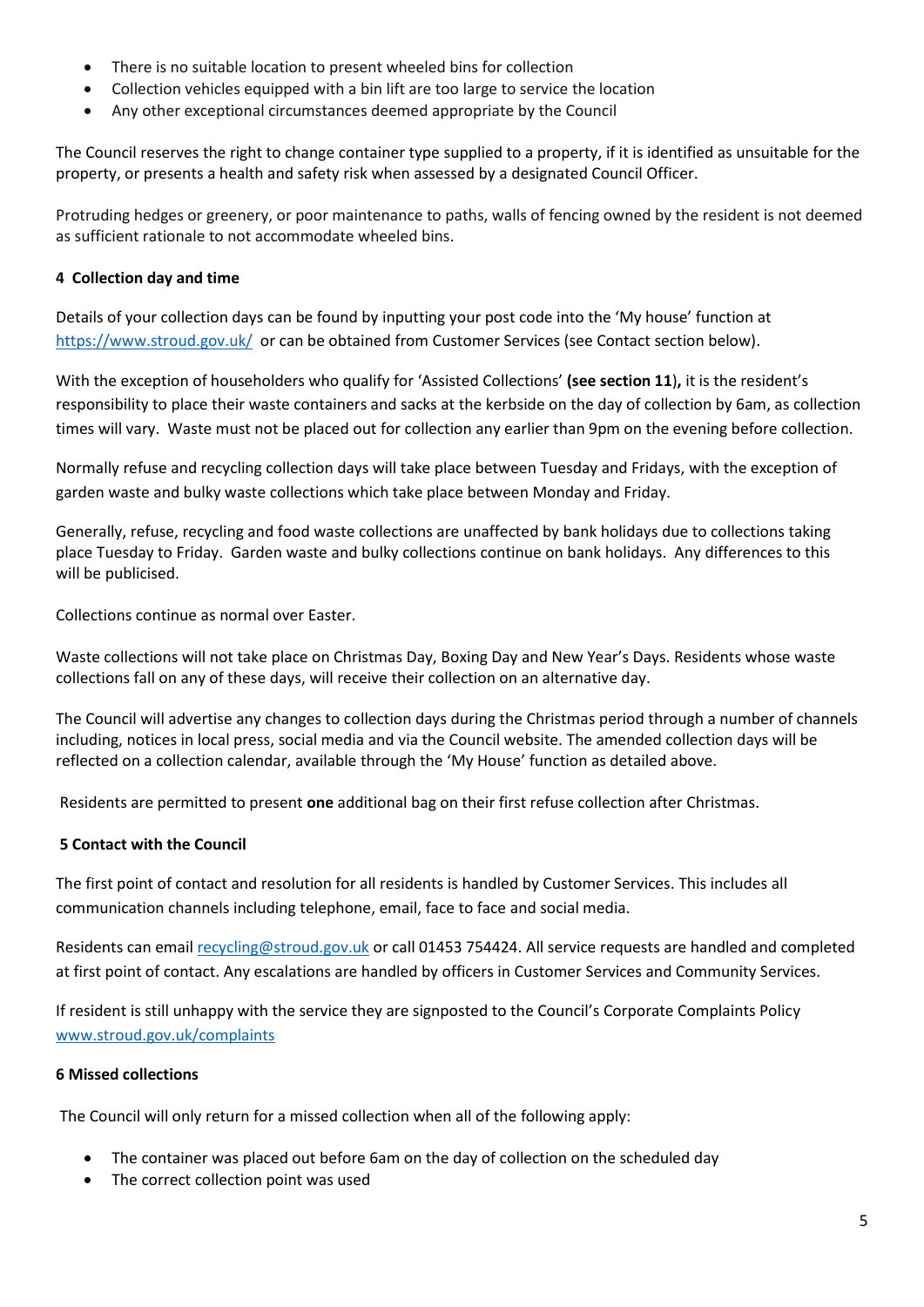- The report was made after 4pm on the day of collection
- Where the property is eligible for an assisted collection, there was access to the bin (gates unlocked)
- A rejection tag was not placed on the bin/bag/box
- The waste was not reported as overweight or contaminated by the collection crew
- The missed collection was reported within two days. Any missed collections reported after this period will only be removed on the next scheduled collection.
- The correct Council issued container was used to present the waste

Where collections are missed due to an operational incidence beyond reasonable control, the Council will update the Stroud District Council website with advice.

The Council will aim to return collect a missed bin within 48 hours.

### **7 Contaminated containers**

If any container is found at the point of collection to be contaminated with items of unacceptable waste **(section 2),** the operatives may not collect the container and it will be left at the kerbside with a tag identifying the problem. If a container is left because of contamination the resident may:

(i) remove the contamination and represent the uncontaminated container on the next due collection day; or

(ii) make their own arrangements for the proper & legal disposal of the containers contents.

### **8 Collection point**

Householders should present all waste containers at the curtilage of the nearest adopted highway. Either on the pavement (adjacent to a roadway) or on the roadway at the curtilage of the property by 6am on the morning of collection.

Once emptied, the container/s will be returned by the collection team to a safe position as close as possible to the point of presentation. It is the householder's responsibility to ensure that the container/s are retrieved as early as possible from the kerbside, but no later than the end of the same day.

The Council reserves the right to change a collection point, if deemed necessary by the designated Council Officer.

### **9 Waste containers**

All waste containers remain the property of the Council with the exception of garden waste bins.

When householders move home they are required to leave all wheeled bins and boxes (with the exception of a previously purchased garden waste bin) at the property for the new occupants. Where this does not occur, new occupiers may recover costs for the payment of containers from the previous owners at their own discretion. The Council will not be involved in these negotiations.

Any containers identified as being used for any purposes other than presentation of household waste, will not be emptied and may be removed.

It is the householder's responsibility to ensure that all waste containers are stored in a secure place off the highway in between collections. Residents who persistently leave waste containers on the public highway following a collection could be issued with a fixed penalty notice.

The Council does not provide a service for cleansing of waste containers. Residents are responsible for the cleaning and hygiene of containers.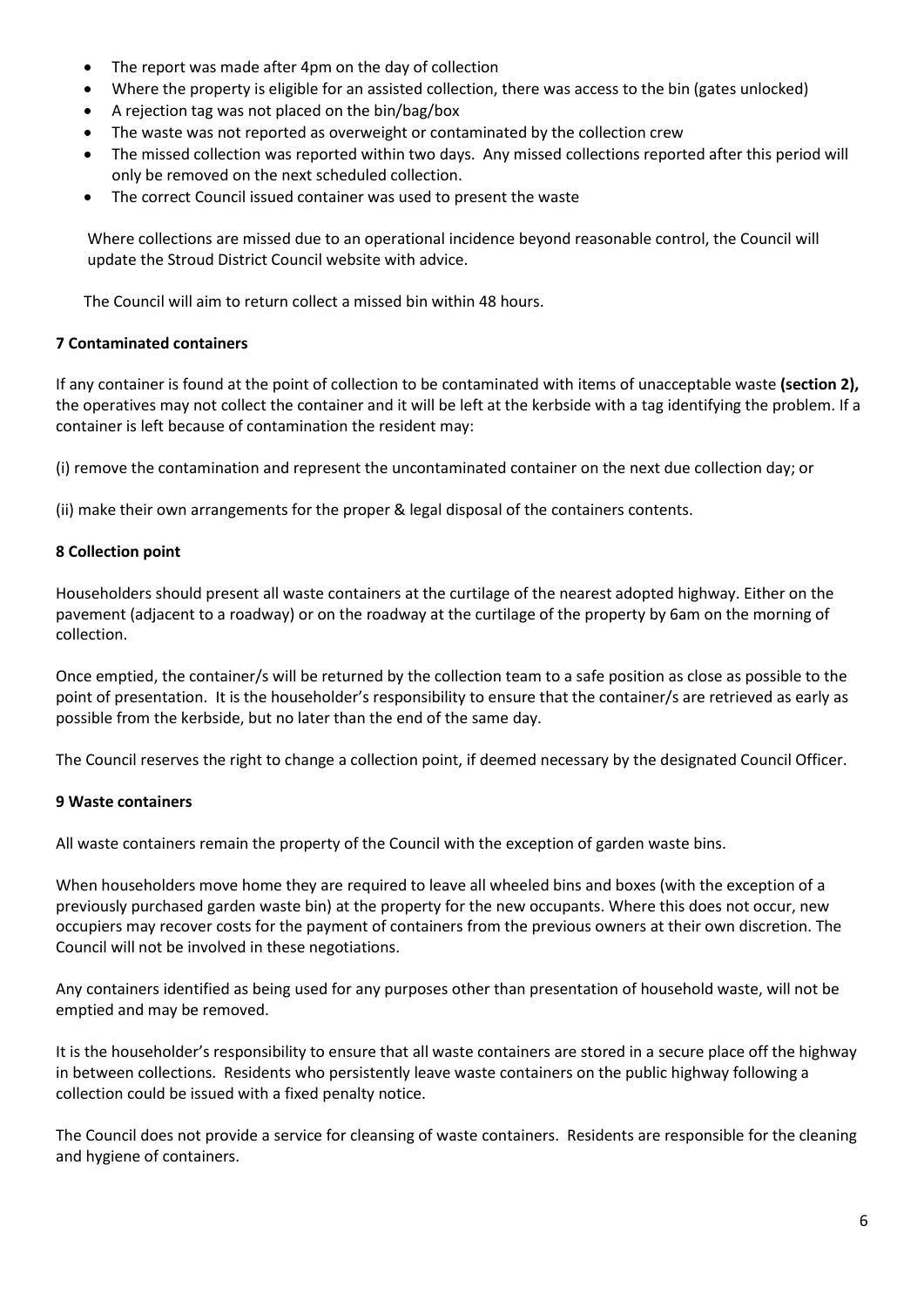#### **10 Additional/replacement containers**

In order to control and reduce the number of requests for replacement waste receptacles, the Council introduced charges in 2018 to offset the costs of administration and delivery (see below). The charge is not for the cost of the container itself.

| <b>Type</b>                                     | Cost per delivery        | Max per order  | <b>Collection for free from</b><br><b>Ebley Mill</b> |
|-------------------------------------------------|--------------------------|----------------|------------------------------------------------------|
| Green recycling wheelie<br>bin                  | £10.00                   | 1              | No.                                                  |
| Grey rubbish wheelie bin<br>(replacement only)  | £10.00                   | 1              | No.                                                  |
| Recycling box                                   | £10.00                   | $\overline{2}$ | <b>Yes</b>                                           |
| Recycling box lid                               | <b>FREE</b>              | 2              | <b>Yes</b>                                           |
| Recycling bag                                   | £10.00                   | 2              | <b>Yes</b>                                           |
| Food bin or kitchen caddy                       | <b>FREE</b>              | 1              | <b>Yes</b>                                           |
| Beige rubbish bags (for<br>eligible households) | <b>FREE</b>              | N/a            | N/a                                                  |
| Garden waste bin for                            | New subscribers - £20.00 | 1              | No.                                                  |
| scheme subscribers                              | Additional bins - £20.00 | 1              |                                                      |
|                                                 | Replacement bins - Free  |                |                                                      |

If containers go missing, either from within a property boundary or whilst presented for collection, the householder will be responsible for the replacement delivery charge, or to make arrangements to collect containers eligible for collection from Stroud District Council Offices at Ebley Mill. Reporting the loss of bins to the police will not void the charge.

Recycling boxes/bags and food waste containers can be ordered via the Council's website. Food waste bins and caddies are delivered free of charge, but if ordered with a recycling box and/or recycling bag, a £10 delivery charge applies<https://www.stroud.gov.uk/apps/order-a-new-recycling-container>

You can order a replacement lid by emailing recycling@stroud.gov.uk

Additional grey wheelie bins are not permissible and cannot be purchased. If a grey wheelie bin is ordered for delivery and one is identified at the property, then the additional bin will not be delivered. In these circumstances, you will not be eligible for a refund.

To arrange collection of containers from Stroud District Council, residents must call in advance to book container collection to ensure stock is available prior to travel by contacting 01453 754424.

Containers will only be replaced free of charge by the Council, when the contractors has reported damage to a container that can no longer safely be emptied.

The Council aims to deliver replacement containers within 10 working days.

The wheeled bin provided may be new or refurbished, but will be of sufficient standard for the storage and collection of waste. The Council will deliver the replacement bin to the property if access is available. A householder does not need to sign for the bin.

If a property receiving an assisted collection reports a container is missing after a collection further investigation will be undertaken by the Council to determine the cause.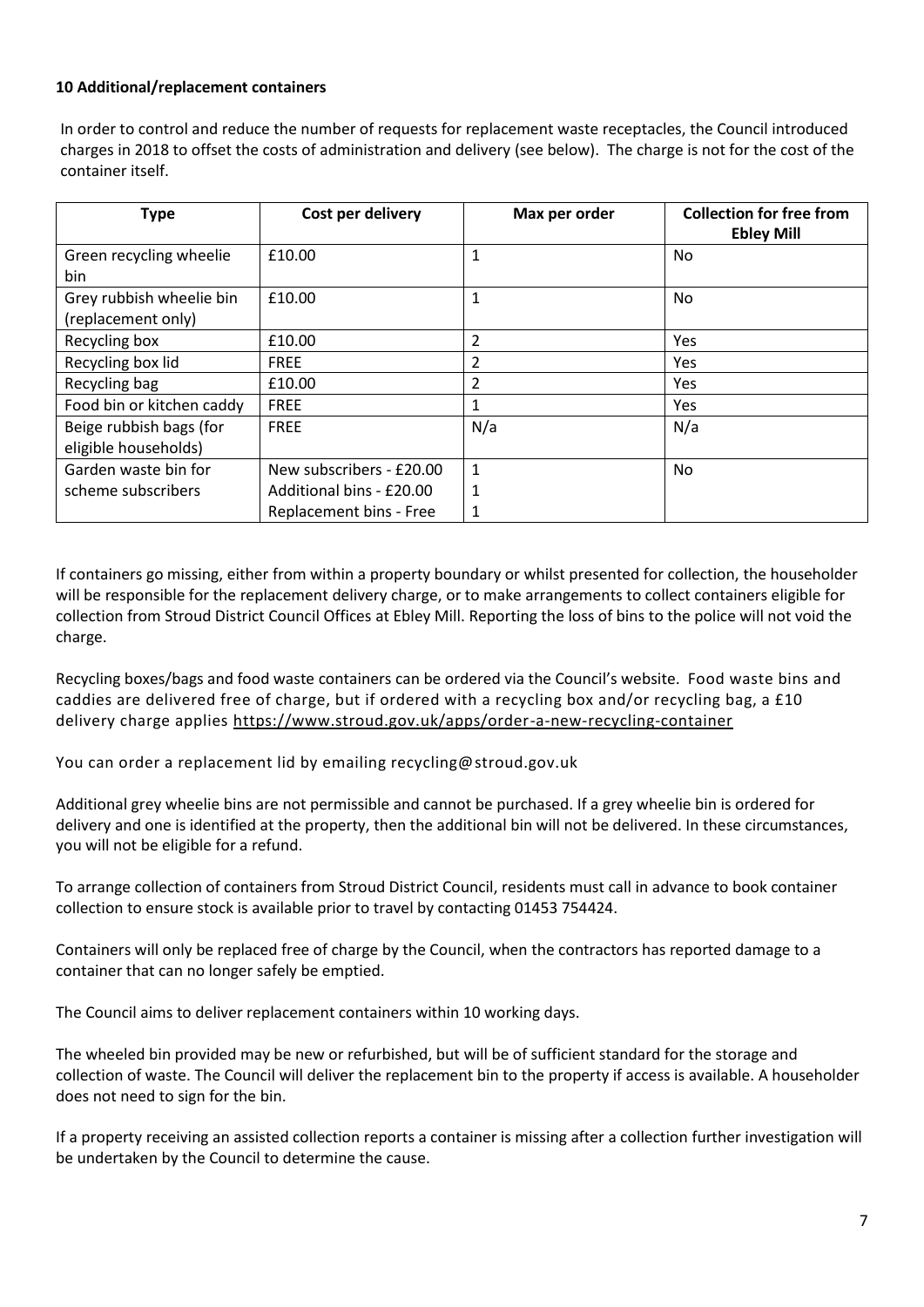### **11 Assisted collections**

Assisted collections can be arranged for householders who have a long term illness, infirmity or disability and are unable to present their waste to the kerbside or normal collection point. This service is only available where no other member of the household is able to present the waste.

Containers or sacks must be clearly visible from the road and not be contained within a closed/locked structure.

It is the responsibility of the householder to ensure that access to containers/sacks is clear and free of overgrown branches/shrubs and large items of debris as some collections will take place outside of daylight.

Collection crews will remove materials from the agreed collection point on the property and return containers once emptied.

The Council may carry out checks on a resident's suitability for the assisted collection scheme and may request evidence from the householder to ascertain their suitability.

Continued assessment of suitability will be required to maintain this service.

### **12 New properties/new housing developments**

Waste collections will commence once the Council has been notified that properties during the building phase of a housing development are complete.

All waste containers suitable for that property will be provided free of charge when requested by the new occupier.

The Council's waste partners will only commence collections from a new development once the landowner/developer has given written indemnity against surface damage.

If indemnity is not provided, householders may be required to present their waste at a collection point on adopted highway.

### **13 Remote properties**

A small number of farms and properties exist where it is not possible to provide a standard collection service due restricted access for collection vehicles or it's disproportionately expensive. These properties may be asked to present their waste at a collection point as agreed by the Council.

The Director of Community Services has the delegated authority to determine this and to identify a suitable collection point.

### **14 Un-adopted/private road**

Waste collection vehicles may travel on private/un-adopted roads at the Councils discretion, where roads are of a suitable construction and a satisfactory standard, so that damage will not be incurred to either the contractor's vehicles, the road surface or any underground service infrastructure. The landowner/developer must provide written indemnity against any damage to the roads surface and/or underlying utilities.

If private/un-adopted roads fail to meet the above criteria, residents will be required to present their waste and recycling for collection at the kerbside of the nearest adopted highway.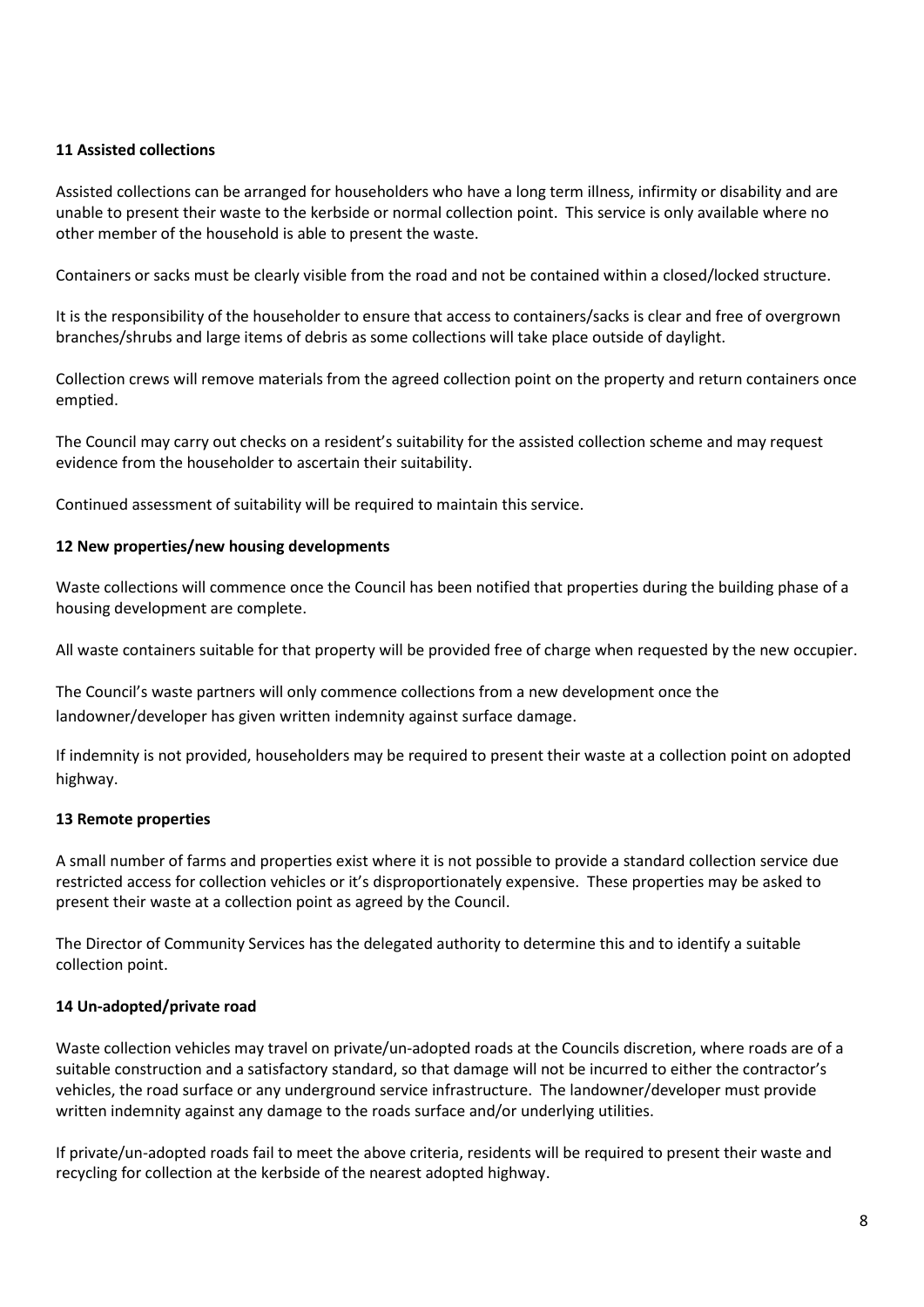Wherever possible, there should also be adequate provision to allow the contractor's vehicle to turn safely.

#### **15 Excess waste**

Only waste contained within the correct bin/bag provided to the householder will be collected. Excess waste outside the bin will not be collected, with exception of residents eligible for additional capacity for large households **(section 17),** residents who produce clinical/medical waste **(section 22)** or the collection following Christmas **(section 4).** Bin lids must be closed – bins with open lids will not be emptied.

Residents can present excess recycling in Council issued containers.

### **16 Overweight bins**

Where operatives cannot safely manoeuvre and position a wheeled bin onto the collection vehicles lifting equipment, or where the vehicle cannot lift the bin due to the weight, it will not be emptied. Vehicle bin lifts have a safe working weight limit which operatives cannot override.

Refuse sacks that are too heavy to lift on to the vehicle or could split due to weight will not be collected.

Where collection crews deem a bin/bag too heavy to safely move, a tag will be placed on the bag/bin. It is the responsibility of the householder to remove sufficient waste from the bin/bag and dispose of it is a responsible way. Once the weight has been reduced, the resident can present the bag/bin on the next scheduled collection – return visits will not be provided.

### **17 Large households**

Households with six or more in single property, will have the option to supplement their 140 litre bin collection with one roll of Council issued sacks per annum. This roll of 26 sacks will only be issued if householders can demonstrate the Councils recycling service is fully utilised. One additional bag per fortnight will be collected.

#### **18 Flats**

The Council will assess flat blocks to determine the most suitable waste collection regime. Dialogue with this regard will generally take place through management agents.

The Council will only provide the standard size bins, (140 litre for landfill and 240 litre for recycling), although consideration may be given to the collection of communal industrial size bins. This is wholly at the discretion of the Council and will depend on the lifting equipment installed on the appropriate collection vehicle. Any such bins would be purchased and maintained at the expense of the managing agents or appropriate.

All receptacles will be collected from a designated area as agreed by the Council and will be returned to the same location.

Where the Council deems that a multi-occupancy property is unable to accommodate a standard issue wheeled bin, an annual supply of beige sacks will be provided for landfill waste and a green hessian sack for recycling.

Only items detailed in **Section 2** will be collected. No loose rubbish or waste presented in black sacks around the bin will be collected or any other materials not accepted by collection services – it will be the responsibility of the resident's/management agents to remove or clear any such items. Any waste presented outside a bin in anything other than Council issued beige sacks will not be collected.

Wherever possible residents will be provided with their own food waste containers.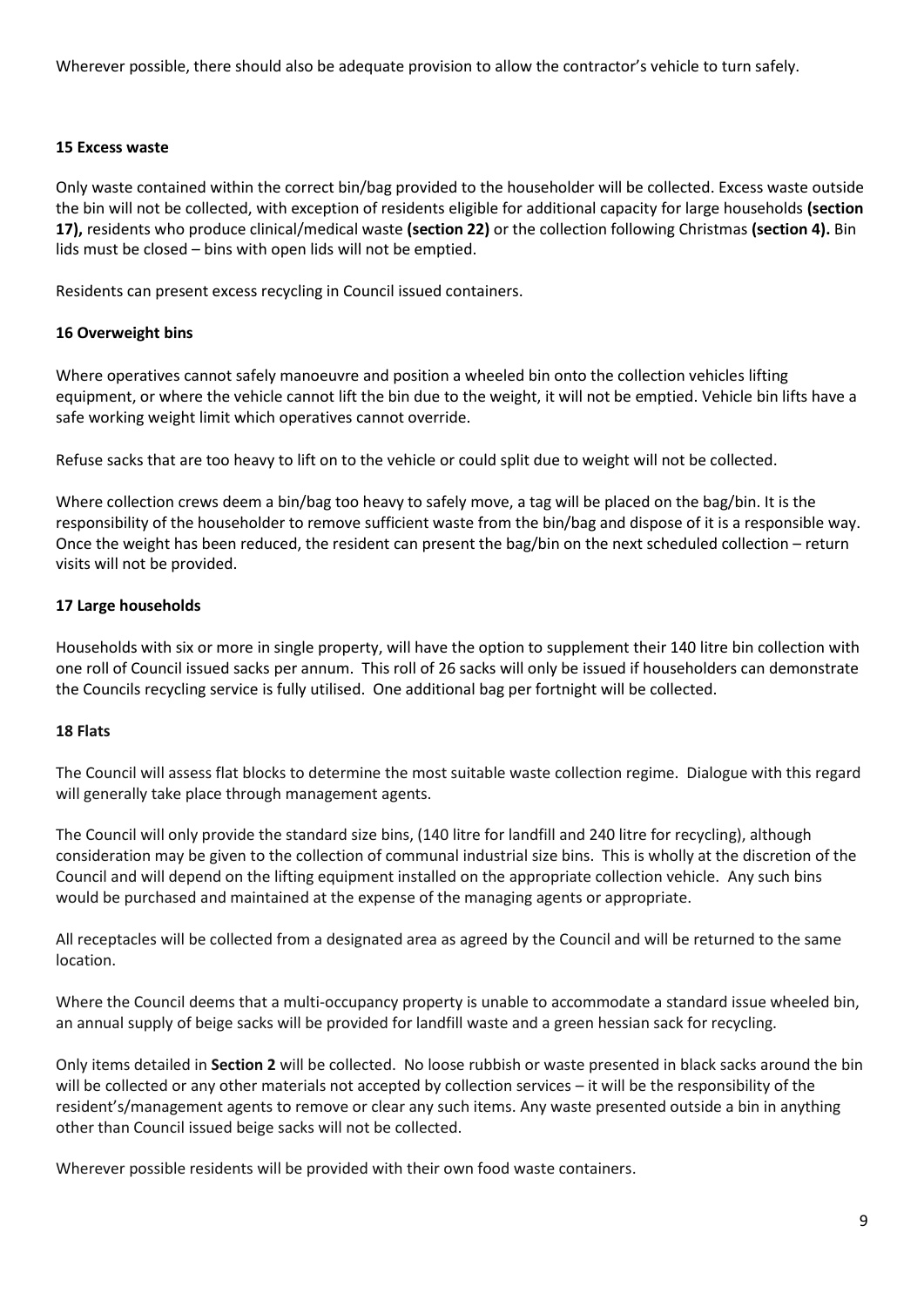#### **19 Bin storage areas**

Bin Storage areas must be accessible between 6:00 and 17:00 Monday to Saturday. If security gates are present they must be left open on the scheduled collection day to enable the collection crews to gain unrestricted access. Where access is gained through the use of keypads, the collection team will need to be provided with up to date numbers.

Bulky items must be booked via a paid service (see website) and will not be removed by the waste collectors during weekly scheduled waste collections.

### **20 Mixed use residential and commercial properties**

Living accommodation with business properties attached, for example a flat above a shop, will be provided with Council issue containers, the type dependant on storage space. Containers provided must not be used to dispose of business waste. The Council may prosecute any business found to be using household containers to dispose of their waste under the Environmental Protection Act 1990.

Anyone who operates a business of any kind is responsible, under the Environmental Protection Act 1990 and other related legislation, to safely contain and legally dispose of all waste produced from the business. This is known as a [commercial waste duty of care.](https://www.gov.uk/managing-your-waste-an-overview/your-responsibilities)

Commercial waste includes all waste created from a commercial premises. This includes:

- recyclables including cardboard, plastic and paper
- post
- packaging
- general waste
- cleaning materials including floor sweepings
- food and drinks waste and packaging
- smoking litter
- damaged and scrapped furniture or equipment
- used oils
- any other waste created by the business

The law applies to all businesses, including anyone working from home such as child minding, nurseries and offices. It is an offence to dispose of commercial waste in domestic bins, at a household waste recycling centre or in any other way not in accordance with th[e Waste Duty of Care Code of Practice.](https://www.gov.uk/government/uploads/system/uploads/attachment_data/file/506917/waste-duty-care-code-practice-2016.pdf)

For more information on Commercial waste duty of care see;

[https://assets.publishing.service.gov.uk/government/uploads/system/uploads/attachment\\_data/file/759083/waste](https://assets.publishing.service.gov.uk/government/uploads/system/uploads/attachment_data/file/759083/waste-code-practice-2018.pdf)[code-practice-2018.pdf](https://assets.publishing.service.gov.uk/government/uploads/system/uploads/attachment_data/file/759083/waste-code-practice-2018.pdf)

#### **21 Enforcement**

The Council may implement enforcement action where resident's behaviour causes a detrimental impact to the environment. The Council will always aim to offer support, advice and education in the first instance, by ensuring residents are made aware of the Council's expectation and providing residents reasonable time to address issues regarding presentation of waste.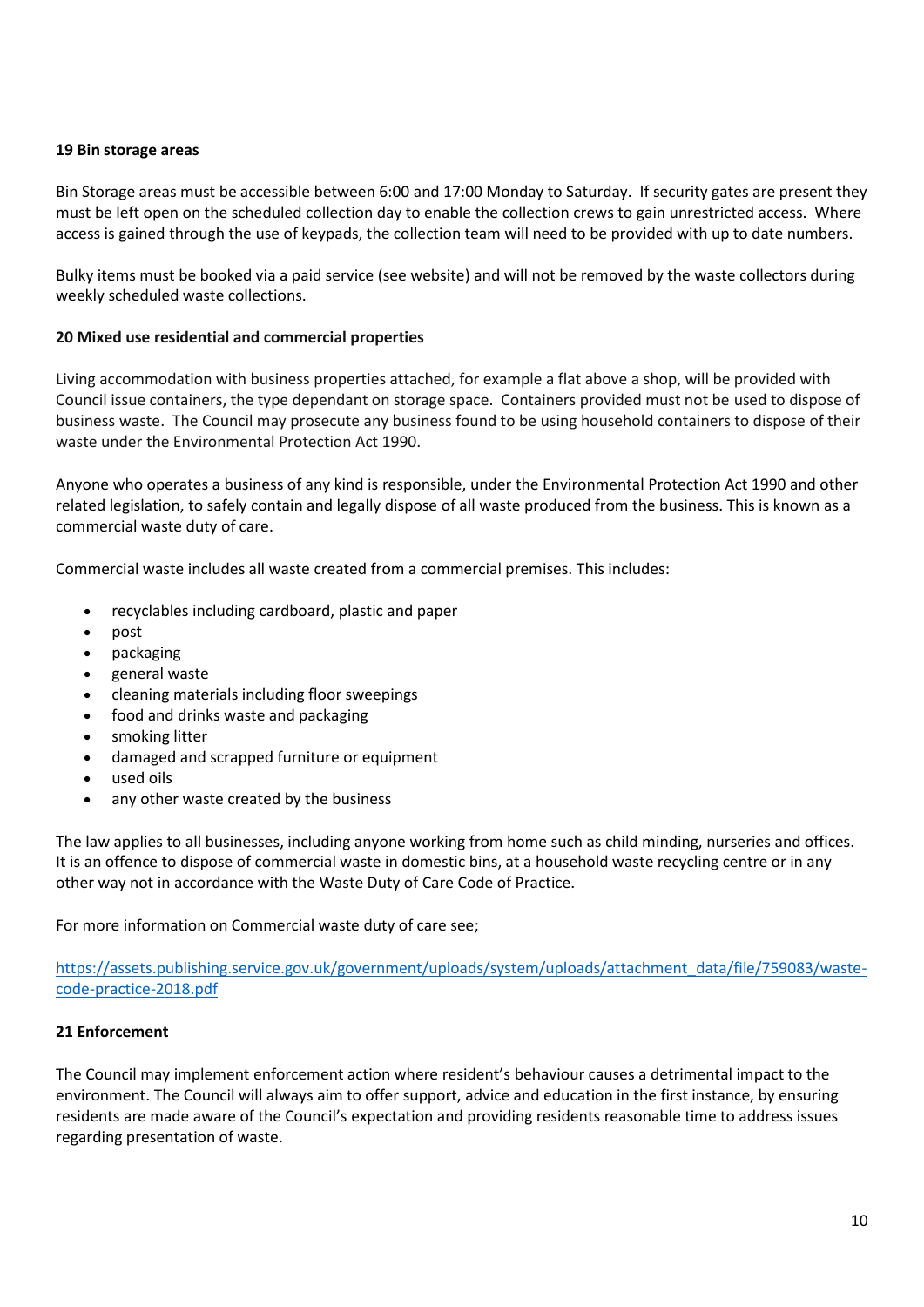#### **22 Clinical/medical waste**

Residents who have significant medical problems that will necessitate the storage of soiled waste will have the option of an additional bin. Residents who require the removal of personal clinical waste from their property will be entitled to a collection either weekly or fortnightly. Residents requiring a clinical waste collection will need to be referred by their hospital or NHS practice.

### **23 Needles/sharps**

Hazardous waste such as syringes, diabetic needles and lancets post a significant health risk and need to be disposed of safely. Diabetic needles, syringes or lancets should not be placed in any general refuse sacks or bins. Disposing of sharps in general waste may risk the health of both the householder and collection operatives.

Using a special sharps box is the safest way to dispose of hypodermic needles. These are available on prescription from the resident's local GP surgery or can be purchased directly from the pharmacy at a small cost. Once full, boxes must be returned sealed to either the resident's local surgery or to one of the pharmacies in Gloucestershire participating in the take back scheme. See link below for pharmacies throughout Gloucestershire participating in the sharps take back scheme

<https://www.stroud.gov.uk/environment/bins-rubbish-and-recycling/clinical-waste>

### **24 External factors**

### Road Closures

Where the Council is notified of road closures, collection teams will attempt to make collections on the normal scheduled day of collection. Where this is not feasible, the collection team will arrange to return at a time where access is possible, which will be agreed between the Council and road works contractors.

Residents are asked to leave their waste out for 48 hours from their day of collection. If the collection team are unable to gain access after this period, residents should take their waste back in and represent on their next collection day. The collection team will remove any reasonable excess on this occasion;

- up to 3 bags of refuse per household
- excess recycling should be presented in open plastic bag/containers

### Blocked access due to parked cars

In order to ensure collections can be completed, the Council asks that residents park responsibly. Where waste cannot be collected due to blocked access caused by parked cars, the Council will endeavour to update residents of this fact through the Council's website and/or social media pages. The Council may either advise the resident to present their bin on an alternative date within 72 hours or ask them to return the refuse and or recycling containers to their property until advised of an alternate collection date.

Bad Weather; where collection crews are unable to collect waste due to snow or ice residents are asked to leave their waste out for 48 hours from their day of collection. If the collection team are unable to gain access after this period, residents should take their waste back in and represent on their next collection day. The collection team will remove any reasonable excess on this occasion;

- up to 3 bags of refuse per household
- excess recycling should be presented in open plastic bag/containers

#### **25 Bags and liners**

The Council does not provide liners for the food waste bin or kitchen caddy as they are not required. Newspaper can be used to line the bin should the resident wish. Residents using bags to line the bin are required to tie their liners within the food waste bin prior to their food waste collection being made. Residents using newspaper should wrap